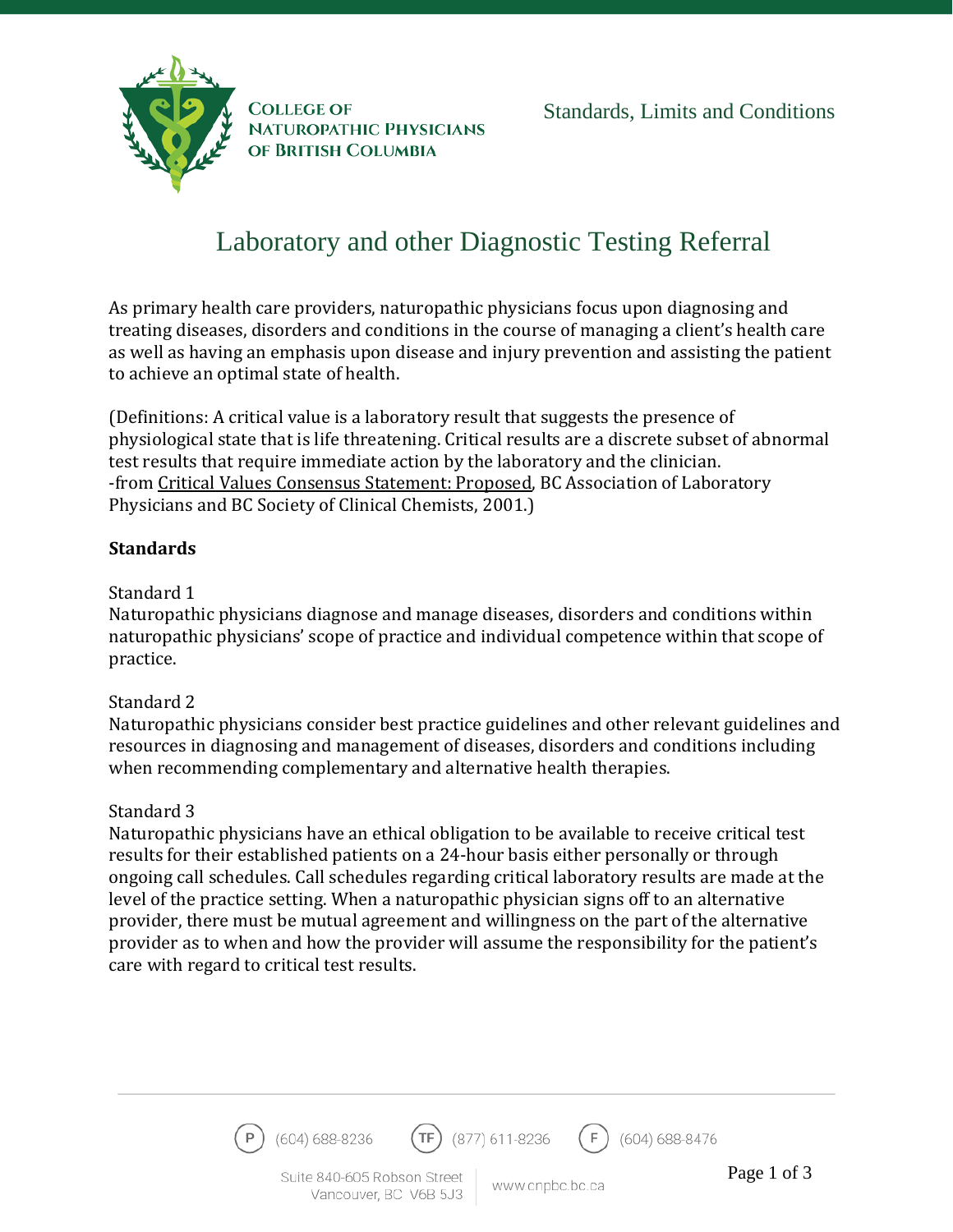In remote communities where there may be few providers, registrants should seek to make specific coverage arrangements with providers in neighboring communities where possible and appropriate.

It is particularly important that the naturopathic physician or designated alternative provider be available to receive personal notification by laboratory physicians or designated laboratory/diagnostic facility staff of critical results for their patients' laboratory tests or other diagnostic tests. In the event that an answering service is used as a partial solution in geographic areas where there are limited providers, procedures must include that the naturopathic physician or designated alternative provider is to be contacted personally in the event a laboratory or diagnostic facility is trying to reach them concerning a critical result. Laboratories or diagnostic facilities should be informed of alternate providers' contact numbers for personal notification of critical results.

## Standard 4

Naturopathic physicians refer patients to an allopathic physician at any point in time as deemed necessary in accordance with College's Standards regarding Physician Consultation and Referral.

#### Standard 5

Naturopathic physicians order diagnostic services and provide appropriate follow-up that is consistent with naturopathic physicians' scope of practice and individual competence within that scope of practice.

## **Limits and Conditions on Diagnostic Referral**

Naturopathic physicians, in the course of providing primary health care, order diagnostic services. Naturopathic physicians are trained in the use of laboratory testing and use laboratory testing. The following limits and conditions apply.

#### **Laboratory Services**

- Naturopathic physicians are fully authorized to order all laboratory tests as set out in the Medical Services Commission (MSC) payment schedule under the following conditions:
- Naturopathic physicians are expected to comply with all MSC guidelines, billing rules (where applicable) and patterns of practice that apply to family practice physicians as outlined in MSC payment schedule 40: Laboratory Medicine.(Reference: [http://www.health.gov.bc.ca/msp/infoprac/physbilling/payschedule/pdf/40.](http://www.health.gov.bc.ca/msp/infoprac/physbilling/payschedule/pdf/40.%20laboratory_medicine.pdf)  laboratory medicine.pdf )
- Naturopathic physicians are required to utilize appropriate laboratory testing in accordance with their training, scope of practice and individual level of competence.